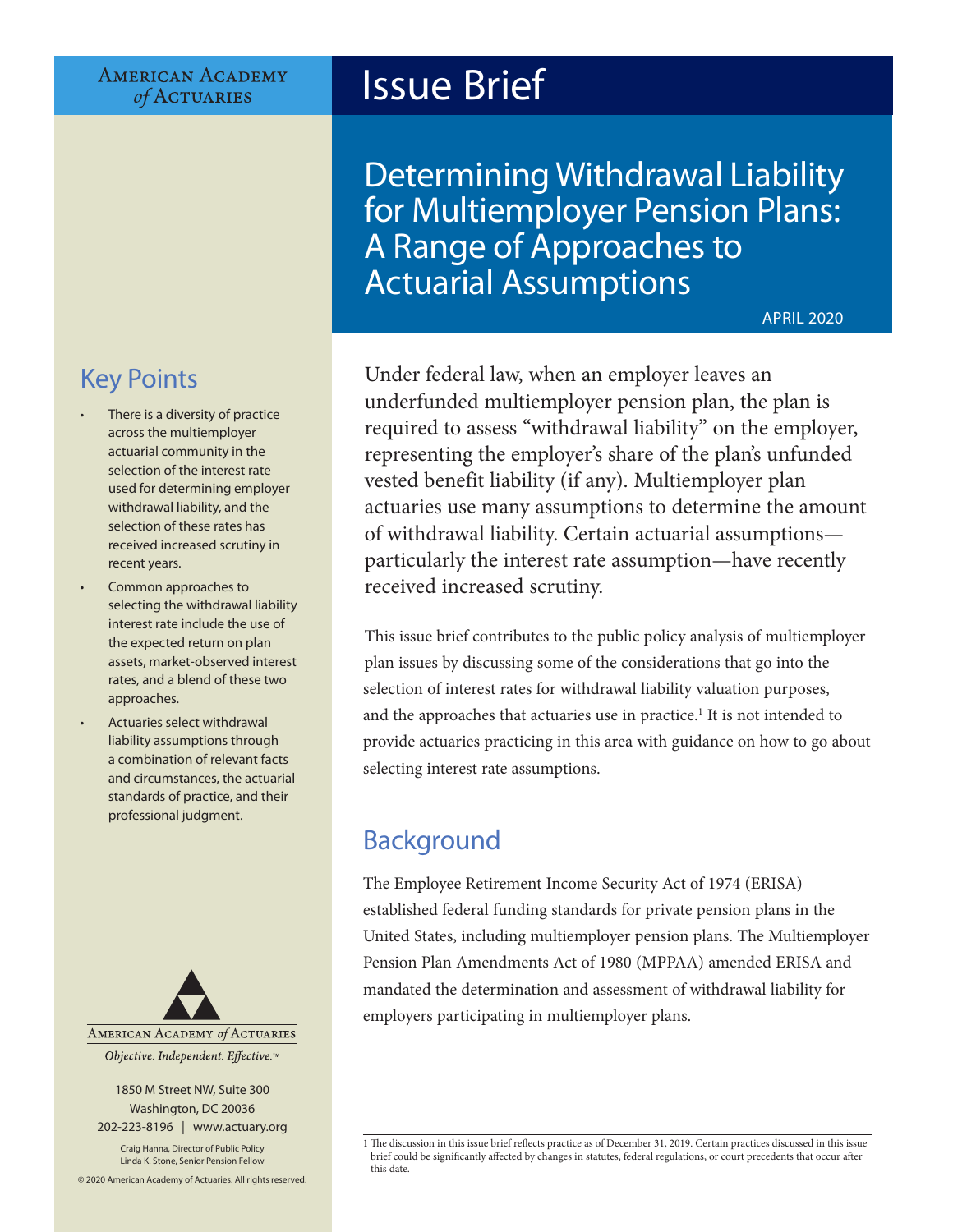Under ERISA, an employer that withdraws from an underfunded multiemployer pension plan must continue making payments to the plan to fund its share of the plan's Unfunded Vested Benefits (UVB). Determining the amount of an employer's withdrawal liability involves calculating, and then allocating, the plan's UVB among the participating employers. In most circumstances, the withdrawn employer has no responsibility other than to pay the fixed amount of its withdrawal liability, which is typically due in installments over a period of many years. Once the withdrawal liability has been paid, the withdrawn employer has settled its obligation to the plan.

### Calculating a Plan's Unfunded Vested Benefits

A plan's UVB is the difference between the liability for vested benefits under the plan and the value of plan assets. ERISA does not specify whether the asset value for this purpose is the actuarial (smoothed) value of assets or the market value of assets, and both alternatives are used in practice and set by the plan trustees. The vested benefit liability is the present value of the payments that the actuary anticipates the plan will pay to all current vested participants with respect to non-forfeitable benefits earned to date.<sup>2</sup>

When calculating a plan's UVB, Section 4213 of ERISA requires that the actuary use actuarial assumptions that are, in the aggregate, "reasonable" based on the experience of the plan and reasonable expectations. In combination, they must offer "the actuary's best estimate of anticipated experience under the plan." ERISA also authorizes the Pension Benefit Guaranty Corporation (PBGC) to prescribe the actuarial assumptions used in determining withdrawal liability, but to date the PBGC has not done so, other than for certain assumptions in the case of mass withdrawal.

In selecting assumptions for measuring the liability, actuaries employ their professional judgment. The actuarial standards of practice (ASOPs) describe the responsibilities of actuaries when they evaluate and select actuarial assumptions. The most significant actuarial assumption is often the interest rate (or rates) used to discount future expected payments to a present value.

2 Note that the potential insolvency of a plan is not considered for this purpose, so benefits are included in the UVB regardless of whether the plan is projected to have sufficient assets to pay them.

**Members of the Multiemployer Plans Committee, which authored this issue brief, include Christian Benjaminson, MAAA, FSA, EA—** *Chairperson***; Joseph Hicks Jr., MAAA, FCA, MSPA EA—***Vice Chairperson***; Mariah Becker, MAAA, ACA, EA; Susan Boyle, MAAA, FSA, FCA, EA; Paul Bullock, MAAA, ASA, FCA, EA; James Dexter, MAAA, FSA, FCA, EA; Jim Donofrio, MAAA, FSA, EA; Francis Gowen, MAAA, ASA, EA; Paul Graf, MAAA, ASA, FCA, EA; Eli Greenblum, MAAA, FSA, FCA, EA; Victor Harte, MAAA, EA; Mandy Notaristefano, MAAA, FSA, FCA, EA; David Pazamickas, MAAA, ASA, EA; Josh Shapiro, MAAA, FSA, FCA, EA; Peter Sturdivan, MAAA, FSA, EA.**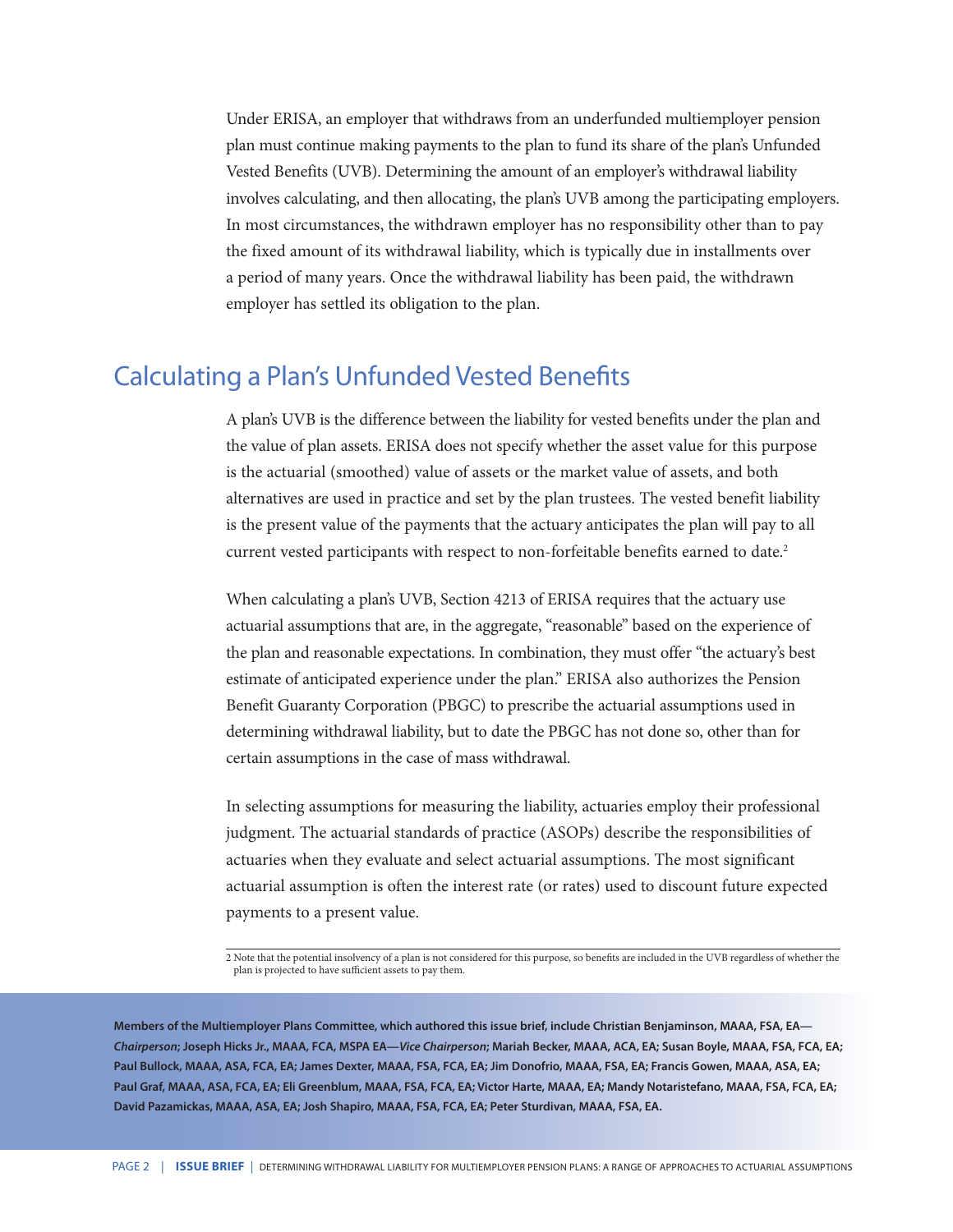### Actuarial Standards of Practice

Pension obligations and the measurement of their actuarial present value are addressed by ASOP No. 4, *Measuring Pension Obligations and Determining Pension Plan Costs or Contributions***. Section 3.2 of ASOP No. 4 outlines the general procedure for measuring pension obligations, and it lists "identify the purpose of the measurement" as the first step. Common measurement purposes include establishing long-term contribution budgets and determining the cost of settling pension benefit obligations.** 

ASOP No. 27, *Selection of Economic Assumptions for Measuring Pension Obligations, recognizes* that actuaries may use different approaches for selecting a reasonable assumption. Specifically, section 3.6.1 of ASOP No. 27 provides that:

 **"The actuary should develop a reasonable economic assumption based on the actuary's estimate of future experience, the actuary's observation of the estimates inherent in market data, or a combination thereof."**

ASOP No. 27 also recognizes that the uncertainties related to future events and the exercise of professional judgment may result in different actuaries choosing different assumptions.<sup>3</sup> Specifically, section 3.6.2 of ASOP No. 27 currently provides that:

 **"The actuary should recognize the uncertain nature of the items for which assumptions are selected and, as a result, may consider several different assumptions reasonable for a given measurement. The actuary should also recognize that different actuaries will apply different professional judgment and may choose different reasonable assumptions. As a result, a range of reasonable assumptions may develop both for an individual actuary and across actuarial practice."**

### Interest Rate Assumptions: Two General Approaches

#### **Expected Return on Plan Assets**

One approach for selecting the interest rate assumption is to estimate the rate of investment return that the plan assets will earn in the future. Under this approach, the process of selecting the interest rate assumption typically involves developing expected

<sup>3</sup> See the American Academy of Actuaries' July 2017 issue brief *[Assessing Pension Plan Health: More Than One Right Number Tells the Whole](http://www.actuary.org/files/publications/IB-RightNumber07.17.pdf)  [Story](http://www.actuary.org/files/publications/IB-RightNumber07.17.pdf)*, which discusses how there can be more than one right number. In addition, the Academy's November 2013 issue brief *[Measuring](http://www.actuary.org/files/IB_Measuring-Pension-Obligations_Nov-21-2013.pdf)  [Pension Obligations](http://www.actuary.org/files/IB_Measuring-Pension-Obligations_Nov-21-2013.pdf)* discusses how different discount rates are useful for their intended purpose, although the measurements may differ significantly.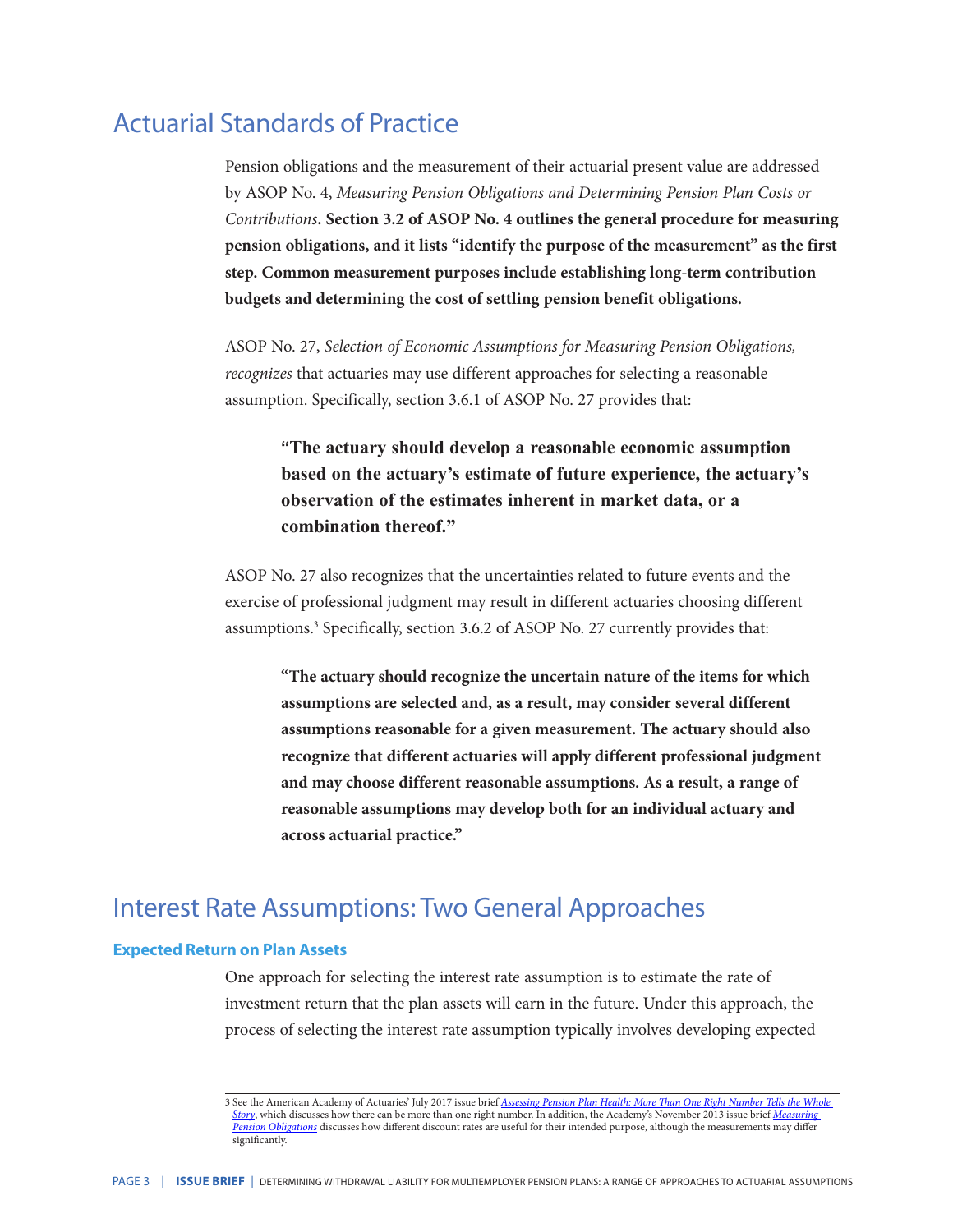returns for different asset classes (such as stocks, bonds, and alternative investment classes) and determining the expected return on plan assets based on the distribution of the plan's investment portfolio across the various asset classes.

The actuarial liability discounted with an interest rate equal to the expected return on plan assets represents the actuary's best estimate of the amount of money today that will actually be needed to satisfy the plan's future benefit obligations. In other words, if the plan returns exactly the expected return in every year and all other assumptions are satisfied as well, then the plan will spend its last dollar of assets on the final benefit payment to the last surviving participant.

#### **Observations of Market Data**

A second approach for selecting the interest rate assumption is to base the assumption on observations of market data. Section 3.6.1 of ASOP No. 27 cites both the yields available on various types of bonds and current annuity prices as potential sources of observation for this purpose. Many classes of bonds trade in highly liquid and transparent markets, making the yields available on these bonds readily observable.

In practice, it may be difficult to obtain the assumptions embedded in annuity quotes provided by insurance companies. The PBGC publishes interest rates each quarter based on its survey of insurers in the annuity marketplace. These rates, in conjunction with a prescribed mortality table, are mandated for the valuation of terminating single-employer plans and for multiemployer plans in mass withdrawal.<sup>4</sup> Given the scarcity of alternatives, some actuaries choose the PBGC interest rates as a measure of annuity pricing data and determine the plan's present value of vested benefits using those market rates.

The actuarial liability calculated using a market-observed interest rate is typically consistent with an estimate of the cost of settling a pension liability, which many observers believe is the purpose of the measurement, in that the withdrawing employer is settling its obligation to the plan.<sup>5</sup>

#### Legal Framework

In addition to withdrawal liability calculations, a multiemployer plan actuary performs an annual valuation that determines the plan's funded status and minimum required contribution under ERISA. Section  $304(c)(3)$  of ERISA requires the use of actuarial assumptions and methods for that purpose that meet the following criteria:

<sup>4</sup> If the multiemployer plan is terminated by the mass withdrawal of all employers, the PBGC regulations provide specific rules for the valuation of plan liabilities and allocation of withdrawal liabilities.

<sup>5</sup> Depending on the segment of the bond market that was observed in setting the interest rate, it may be necessary to adjust the results to reflect bond qualities or expenses in order to obtain a true settlement cost.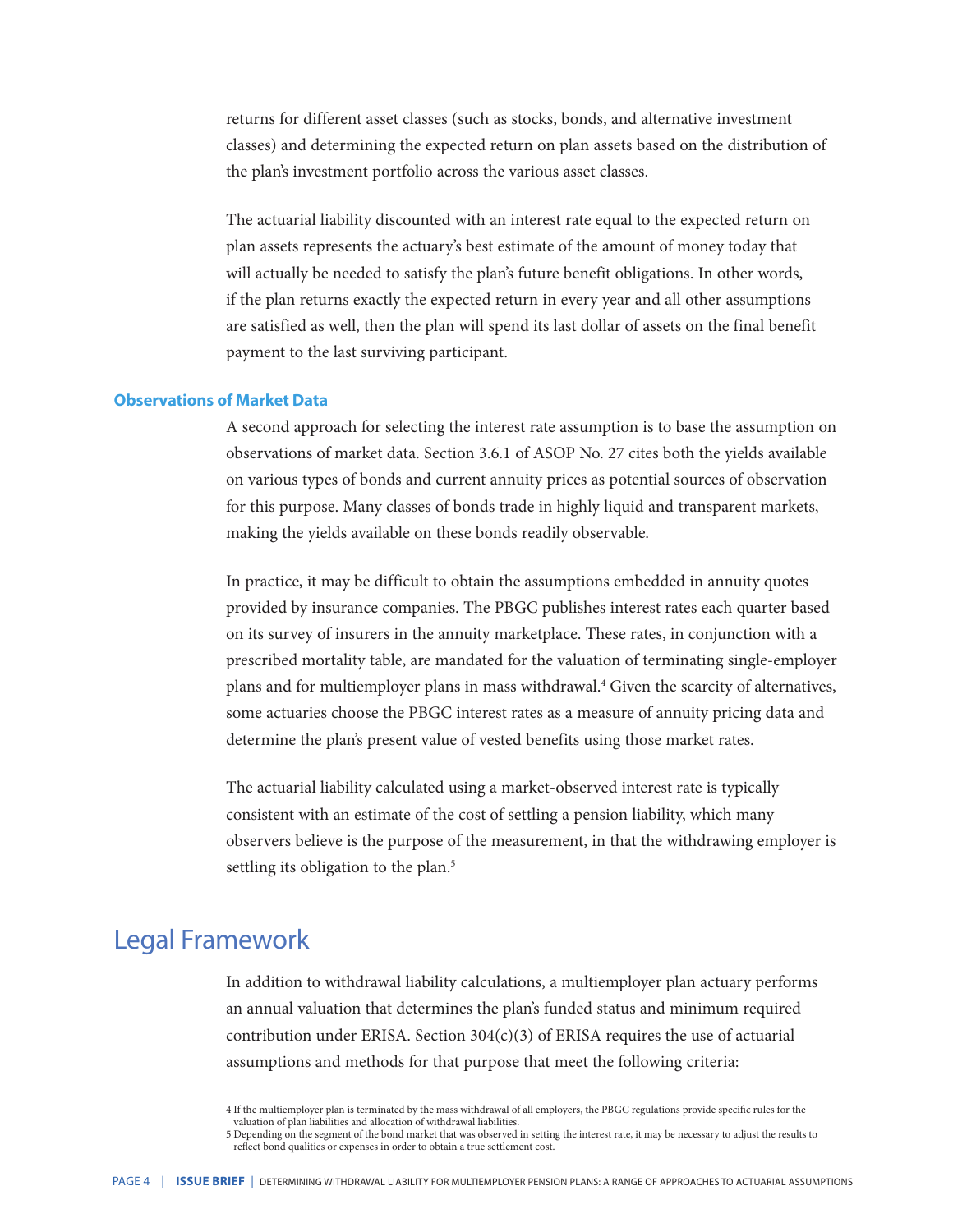"(A) each of which is reasonable (taking into account the experience of the plan and reasonable expectations), and

(B) which, in combination, offer the actuary's best estimate of anticipated experience under the plan."

Some observers, both actuaries and non-actuaries, believe that this provision requires the use of expected asset returns to set the interest rate for minimum funding calculations.

Section 4213(a)(1) of ERISA requires that actuaries measure plan liabilities for withdrawal liability purposes using "actuarial assumptions and methods which, in the aggregate, are reasonable (taking into account the experience of the plan and reasonable expectations) and which, in combination, offer the actuary's best estimate of anticipated experience under the plan." This language references "anticipated experience under the plan" in substantially the same manner as the requirements governing the minimum funding calculations. As a result, some observers suggest the law requires that withdrawal liability calculations use the same assumptions that are used for determining minimum funding requirements under ERISA.

#### Differing Perspectives

Generally, there are fundamental differences between the perspectives underlying the expected return approach and the market observation approach to setting the withdrawal liability interest rate.

Under the expected return approach, if actual returns on plan assets meet expectations, and all other assumptions are perfectly met, withdrawal liability payments will be exactly sufficient to cover the withdrawing employer's share of the unfunded benefit liability if not limited by the 20-year cap. In other words, the amount of withdrawal liability that is assessed to a withdrawing employer is consistent with the actuary's best estimate of the amount of money that the plan will actually need to support the benefits. If withdrawal liability amounts are calculated using an interest rate assumption that is more conservative than the best-estimate asset return expectation, as would typically occur using a market observation approach, the employers remaining in the plan would be expected to eventually benefit from the withdrawal.

After withdrawing, any risk to which the withdrawing employer may have been subject as a contributing employer—such as the risk of needing additional contributions in a financial market downturn—is transferred to the remaining contributing employers. In